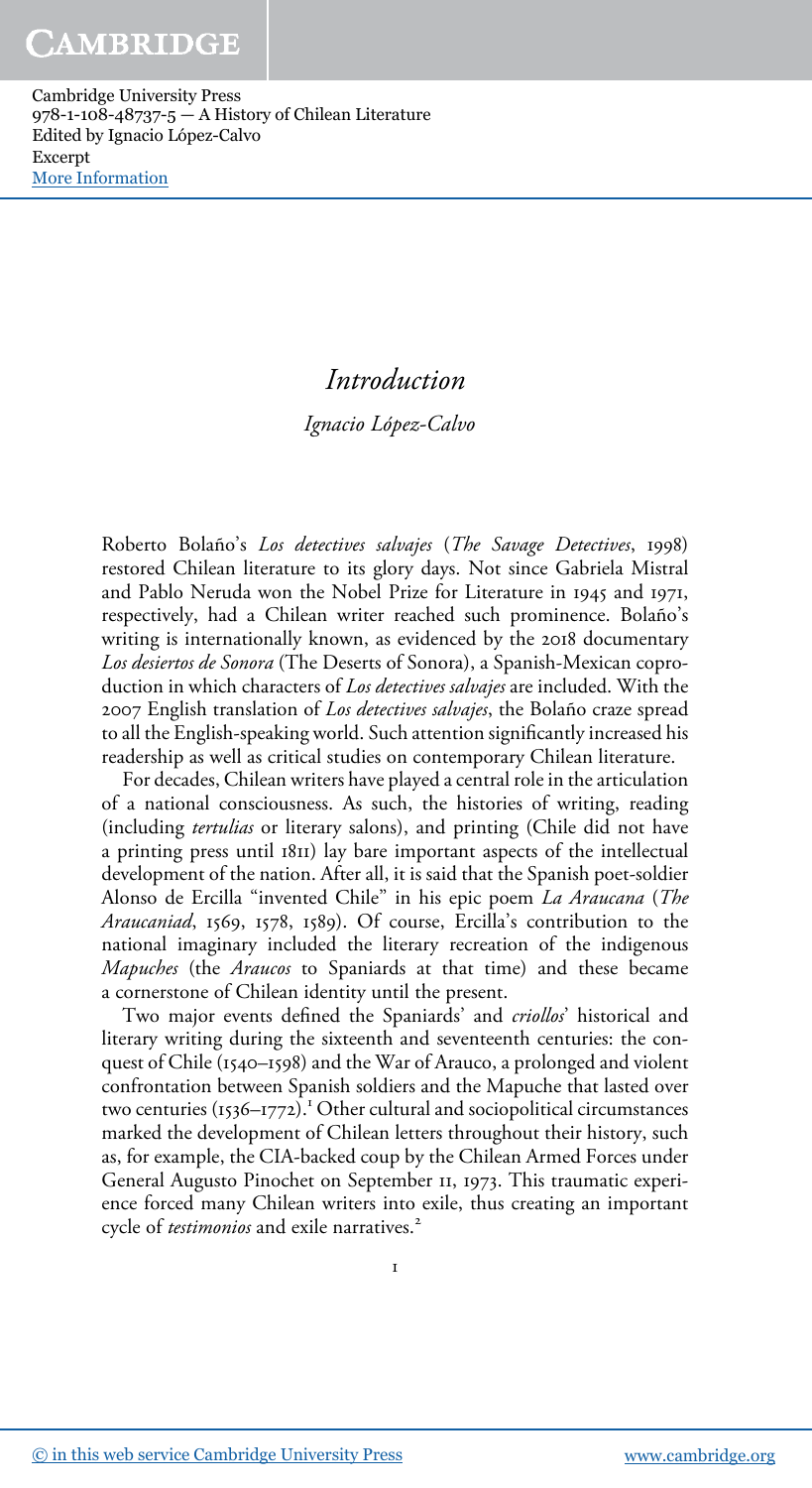#### 2 IGNACIO LÓPEZ-CALVO

One of the peculiarities of Chilean literary production is the traditional centrality of its poetry (Chile has often been considered "a country of poets"), more so than in the rest of Latin America, in part because of the prestige of its four great poets during the first half of the twentieth century: Mistral, Vicente Huidobro, Pablo de Rokha, and Neruda. Likewise, of the three Chileans awarded the most-prestigious Premio Miguel de Cervantes (Miguel de Cervantes Prize), two have been poets: Gonzalo Rojas in 2003 and Nicanor Parra in 2011 (the third recipient was novelist Jorge Edwards in 1999). And even in the fiction of authors like Bolaño, Antonio Skármeta, Isabel Allende, and Alejandro Zambra, poetry has a central role.

There are numerous Spanish-language histories of Chilean literature.<sup>3</sup> The latest attempt at editing a critical history of Chilean literature is the projected five-volume Historia crítica de la literatura chilena (Critical History of Chilean Literature, 2017) – of which only one volume, on colonial literature, has yet been issued. The present volume, A History of Chilean Literature, the only available up-to-date, English-language, critical history of Chilean literature, complements the aforementioned Spanishlanguage resources, as well as the Spanish-language website of cultural contents called *Memoria Chilena* (Chilean Memory). Its innovative thirty essays, covering more than five centuries of cultural production, were written by a host of leading scholars from Chile, the United States, and other countries who have left their mark on this academic subfield. The historiographical paradigm followed in this volume maps the heterogeneity of Chilean literature by incorporating, beyond the canonical, works by writers of indigenous, African, Asian, Jewish, Arab, and Croatian ancestries, always bearing in mind their relationship with hegemonic institutions. It also devotes separate chapters to women and LGBTQ authors, as well as to Chilean-American and Chilean expatriate writers living in the United States. In this way, thematic essays interrupt the mostly chronological sequence of chapters that run parallel to the cultural, sociopolitical, and historical developments in each period.

Although there are numerous English-language articles on Chilean literature, History of Chilean Literature is the first English-language history of Chilean literature to bring together a comprehensive analysis of every period, from a variety of theoretical and thematic perspectives. The present volume therefore provides an accessible, thorough, and wide-ranging study within coherent chronological and thematic frameworks. Though many other Chilean authors, works, literary movements, and topics should have been included, space limitations do not allow for their inclusion.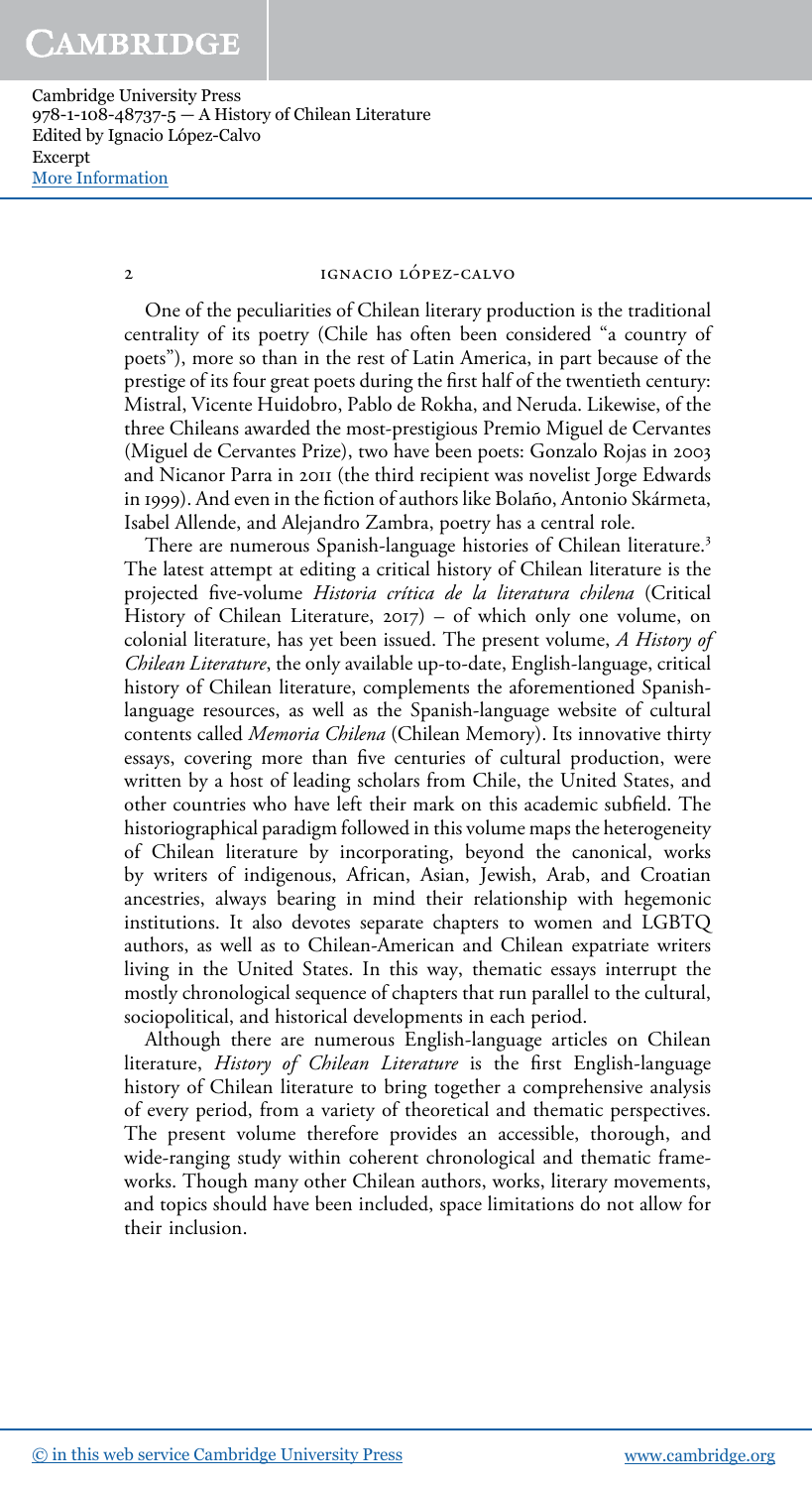#### Introduction 3

As with the rest of Latin America over the last quarter of a century, the subfield of Chilean literary studies has evolved by shifting its critical focus from a homogenizing national identity to a more nuanced, multifaceted, and transnational approach. Consequently, while still relevant, the emphasis on Chileanness has been pushed aside by the emergence of new analytic approaches and areas of study: several chapters in this volume focus on dialogues among ethnic, gender, and sexuality studies; neoliberalism and literary markets; intellectual and cultural history; citizenship, migration, and exile; transculturation and heterogeneity; and cultural studies (film and noncommercial, artisanal forms of book publication). Also, as in the rest of the Latin American studies field, a transpacific approach to Chile, a Pacific rim nation, has been emphasized. These East– West cross-cultural relations date from the colonial times of the Manila Galleon and have become significantly strengthened by China's global standing.

An important contribution of History of Chilean Literature is its emphasis on these paradigm shifts from the national to the transnational and from the homogeneous to the heterogeneous. This volume showcases the full diversity and heterogeneity of Chilean literature (the fact that the Mapuche poet Elicura Chihuailaf [1952–] won the 2020 National Prize for Literature, the highest literary honor in Chile, should be an indication that diversity is also becoming important for this award, in spite of the dearth of women writers who have received it). Its contents also shy away from viewing Santiago de Chile, the country's capital, as the normative locus of enunciation or the only one deserving critical attention. Each of History of Chilean Literature's three parts contextualizes works within the historical process, social practices, and cultural institutions of their corresponding period, including literary societies, publishing houses, journals, literary magazines, associations, state organizations, official awards, and intellectual debates of the time.

Besides charting the development of the national literary tradition, the present study examines the reception of Chilean literature by readers and critics alike. Literary production is thus viewed as a sophisticated sociocultural practice: there is often a direct connection between intellectual knowledge/practices and different manifestations of political power. Certainly, beyond aesthetic aspirations, literary works often respond to cultural and political intricacies (will to power, declarations of national belonging) that must not be overlooked. In certain cases, literature becomes a tool for empowering a community – or for imagining it – through its ethnic, religious, or national attributes; in others, literature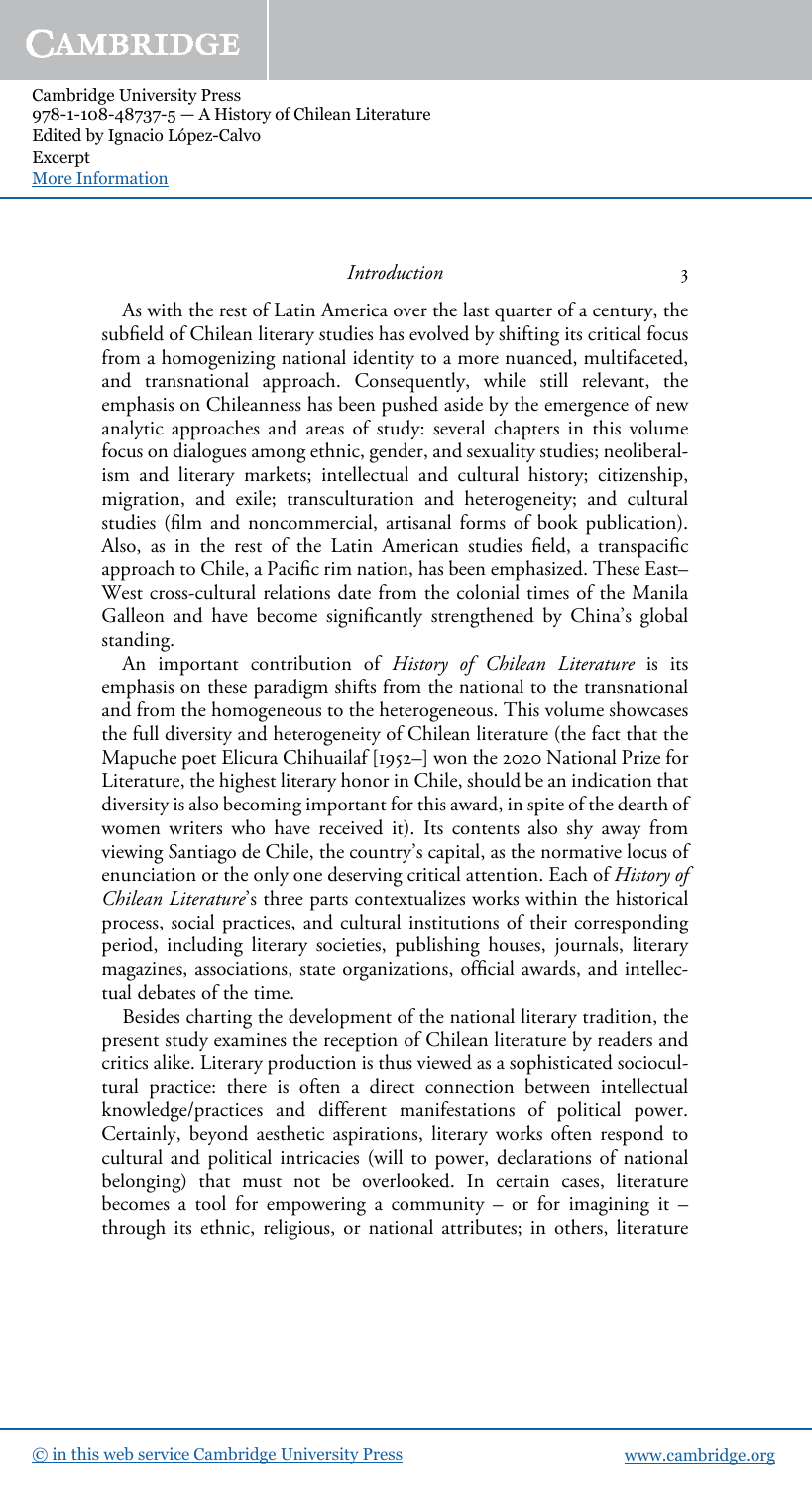# 4 IGNACIO LÓPEZ-CALVO

may empower by broaching gender, sexual orientation, and place of origin or residence-related topics. Thus, several of the following essays analyze community formation, cultural celebration, and historical memory.

Canonical authors and works are also central in this volume; however, they are examined through innovative approaches that challenge traditionally accepted interpretations. In addition, Chilean literature, as a discursive formation, is compared with other cultural practices, like feature and documentary films. It is also read in relation to the main structures of feeling and affect in each historical period; for example, wonder during the Spanish conquest, fear during the dictatorship, and nostalgia while in exile. From a linguistic perspective, History of Chilean Literature differs from previous histories of Chilean literature in its inclusion of works written in .<br>languages other than Spanish, including Mapuche and Huilliche.<sup>4</sup> By including marginalized and hitherto under-analyzed voices along with diasporic groups (bilingual exiles and émigrés), a "Greater Chile" of sorts, this approach expands the cognitive mapping of what is commonly understood as Chilean literature. Organized chronologically and thematically, History of Chilean Literature incorporates contributions grounded on feminist and queer theories. This focus appears not only in the chapters devoted to women and LGBTQ writing, but also in other essays that acknowledge these important contributions to Chilean writing.

As mentioned, History of Chilean Literature is divided into three chronological parts. While the initial four chapters of Part 1 pay particular attention to the indigenous presence, the fifth chapter includes writing by nuns and enslaved women of African ancestry. Part 2 covers the period that begins with Chile's independence in 1810 and encompasses the rest of the century. Its six chapters address women's writing, the feuilleton and historical novel traditions, intimate writing, literary markets, and modernization. The third and final part covers the twentieth century up to the present. Its nineteen chapters cover different literary genres, the main literary figures, ethnocultural writing, works by women and LBTQ authors, film, digital literature, and literary criticism.

The opening part of this volume covers three centuries of Spanish colonialism. Since Chile's indigenous people had no written tradition, their cultural production is not included in the first two parts – to make up for this dearth of information, two chapters in the third section focus on twentieth- and twenty-first-century indigenous literature. For this reason, the volume's initial part begins with an examination of Spanish and *criollo* writing in the remote and isolated Capitanía General de Chile (the General Captaincy of Chile), encompassing what is today most of Chile and the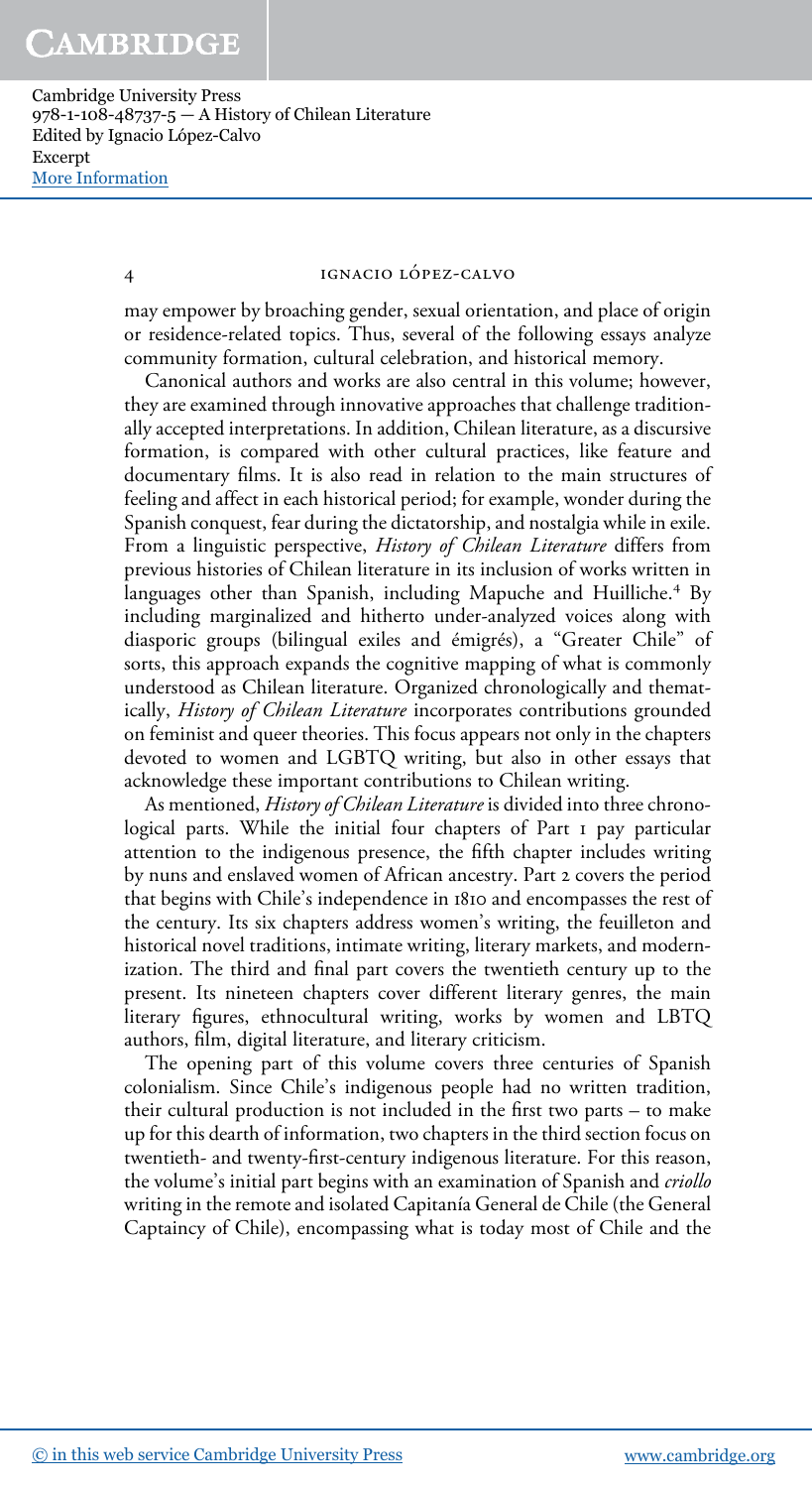#### Introduction 5

southern part of Argentina, and belonging to the Viceroyalty of Peru, a territory of the Spanish Empire. As Stefanie Massmann points out, the purpose of writing during the colonial period was to "provide an account of the feats of the conquest, request favors, and *encomiendas*,<sup>5</sup> discuss public policies in relation to the War of Arauco, make the homeland known to the .<br>European reader, etc."<sup>6</sup> These letters, travel diaries, official chronicles of the conquest of Chile and the War of Arauco, and other compositions were mostly intended to provide testimony or keep a mandated historical record; yet they provide valuable, though mediated, representations of indigenous cultures and their worldviews.

Over time, while trying to convert native people to Christianity and teach them Spanish, missionaries (many of them Jesuits) became interested in their cultures – and some published their findings. Their different interpretations of the period would later be reflected in Chilean letters. Consequently, the impact of colonial literature on Chileanness, nation building, and on the literary canon after independence cannot be overlooked. Part 1 considers how these changing cultural interpretations have affected contemporary understandings of indigenous peoples in Chile, at times fomenting prejudice and stereotypes. Despite the fact that the literate population in colonial Chile was an elite minority, there was a sustained literary production during the period. This is impressive if we consider that, as Massmann observes, the few existing libraries had mostly religious and juridical books and that cities, the ultimate locus of culture in the Spanish colonies at the time, had small populations: for example, in 1575 Santiago (founded in 1541 by Pedro de Valdivia, who named it Santiago de Nueva Extremadura) had only 375 inhabitants, and the city of Valdivia a mere 230. 7 And, as evidenced here, today new colonial voices continue to be unearthed in the archives of convents, together with depositions by enslaved women of African descent, and letters and other writings by other women. All of them dared to challenge the patriarchy's racialized mechanisms of control and subjugation.

Colonial texts move from the early Spanish and criollo crónicas de conquista (chronicles of conquest) and cartas de relación (letters or dispatches with a personal account of the conquest or exploration) – which blend literary and historical discourses – on to works influenced by Renaissance, Baroque, and Neoclassical literature from Europe, all the way to the preamble to national independence. Out of the vast preserved corpus of colonial works, the first four essays in this volume concentrate on seven key texts by Pedro de Valdivia, Gerónimo de Vivar, Alonso de Ercilla, Pedro de Oña, Alonso de Ovalle, Diego de Rosales, and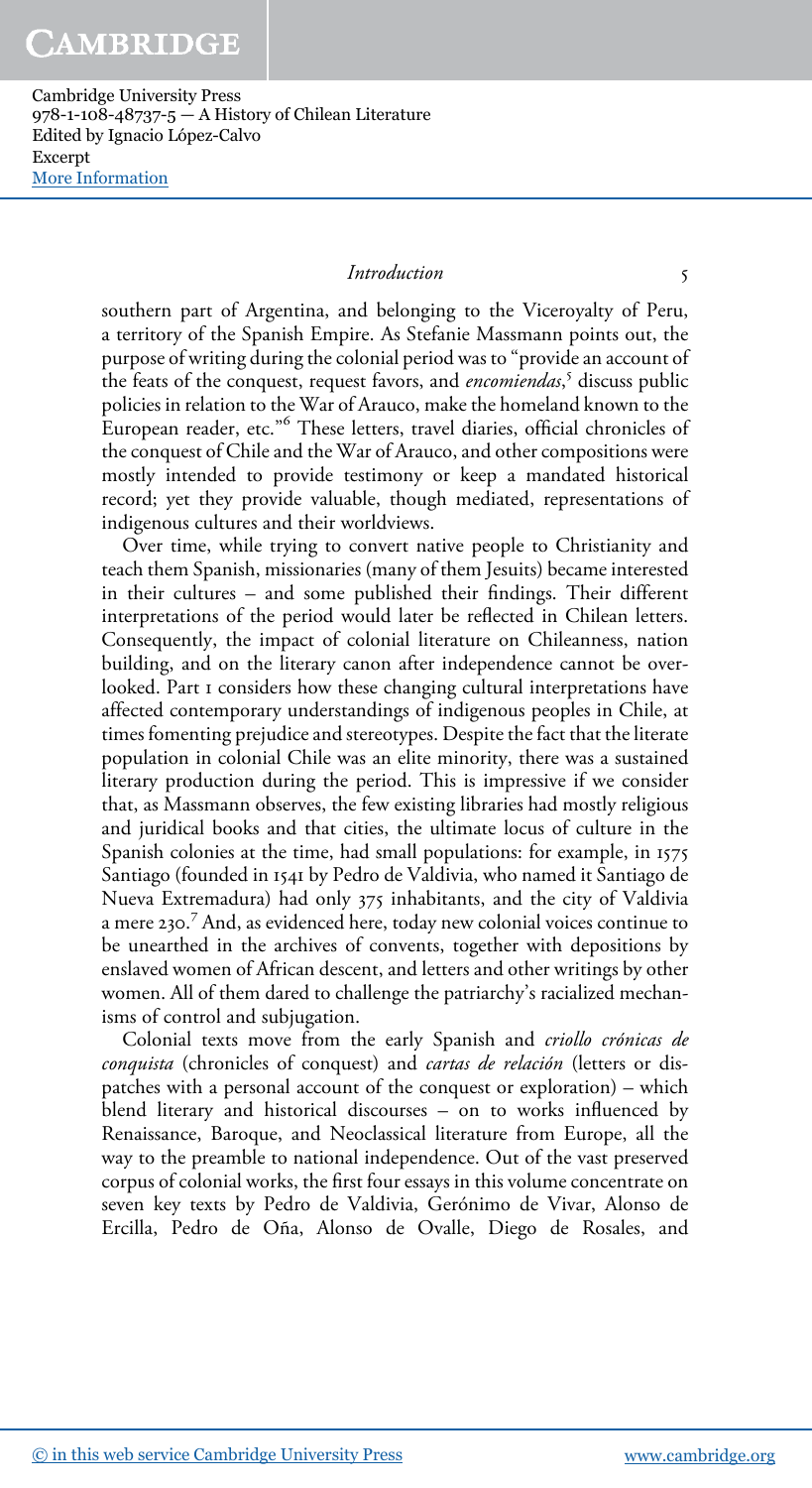## 6 IGNACIO LÓPEZ-CALVO

Francisco Núñez de Pineda y Bascuñán. However, many other colonial texts (see endnotes) could also be analyzed in depth in future histories of Chilean literature.

Among the founding literary documents in Chile are the conquistador Pedro de Valdivia's *Cartas de relación* (1545–1552), twelve letters that he addressed to the Spanish emperor Charles V, Prince Philip II, the conquistadors Gonzalo and Hernando Pizarro, the Consejo de Indias (Council of the Indies), and his representatives at the Spanish court during his expedition. Along with early descriptions of the country's natural wonders, these letters provide a point of departure for criollo self-definition and identity, as well as for future representations of the native population of the land that is now Chile. While the conquistador presented himself, in heroic terms, as the emperor's most faithful servant, his indigenous adversaries (the natives of Copiapó in northern Chile as well as the Aconcagua and Mapocho peoples of the Central Valley) were portrayed as villains. Perhaps this was a strategy to claim his right to the land.

In 1558, after reading Valdivia's letters, Gerónimo de Vivar published his Crónica, another eyewitness account in which he uses different rhetorical devices and narrative techniques to change the image of the conquistador to his own liking as well as the interpretation of the conquest itself: Vivar now justifies the various indigenous groups' brave struggle in defense of their homeland, praising in particular the Araucanians' heroic willingness to fight to the death. Coinciding with Ercilla in the first canto of La Araucana, by exalting the bravery of the mighty Araucanian enemies and by comparing them to the Numantians in their resistance against the Romans, Vivar indirectly ennobles and praises the epic bravery of the Spaniards who triumphed over them.

Years later, in the very battlefield of the Arauco War (according to the first lines of his epic poem), the Spanish foot soldier Alonso de Ercilla would write what is often considered the first epic poem of the Americas: La Araucana. Like Vivar before him, Ercilla praises the bravery of both the Spanish conquerors and the native Araucanians. Mixing, in hendecasyllabic verse, first-person testimonial experience of the battle with fantasy, in line with the period's European literary conventions, he created one of the most important texts of the Spanish Golden Age and perhaps the highlight of the Chilean colonial canon. Hence, the empathetic tradition of positive descriptions of the indigenous enemy started by Vivar and continued in counternarratives by Ercilla and later by the *criollo* soldier Pineda y Bascuñán in *Cautiverio feliz*, exposes tenuous cracks within the imperial project of conquest and colonization: like Bartolomé de las Casas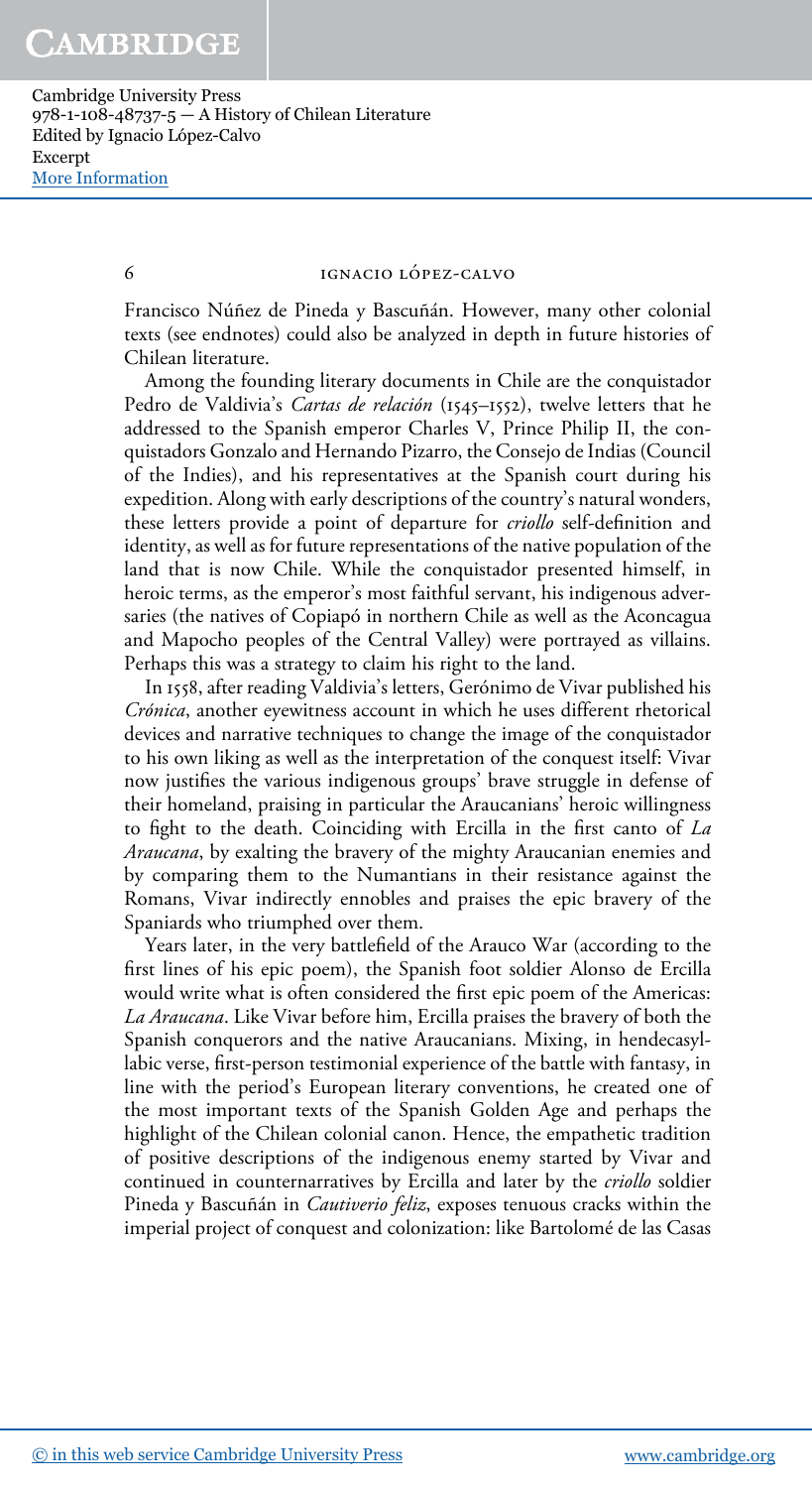# Introduction 7

in the north, in Chile several Spaniards and *criollos* were beginning to recognize the injustice of conquering someone else's land and the right of indigenous nations to resist the invasion.

To continue with other colonial chronicles, in 1594 Pedro de Oña, subsequently considered the first Chilean criollo author, published Arauco domado (Arauco Tamed), another epic poem describing these confrontations between the Mapuches and the conquistadors. Arauco domado, which emulates Ercilla's La Araucana, was written in Lima at the request of the Viceroy of Peru, García Hurtado de Mendoza, who was unhappy with the way Ercilla had portrayed (or silenced) him in  $La$ Araucana. Incapable of replicating Ercilla's sympathy for and identification with the indigenous Other's bravery, heroism, and humanity, however, Oña distanced himself from them, thus offsetting Ercilla's idealization of the Mapuche. In any case, according to José Antonio Mazzotti, Arauco domado, through its creation of illustrious ancestors and of the symbolically prestigious space of the city, participates – while avoiding a direct confrontation with Peninsular Spaniards – in the founding of an embryonic, ambiguous, and problematic ethnic criollo nationalism and identity.<sup>8</sup>

The criollo Jesuit Alonso de Ovalle's goal in Histórica relación del reyno de Chile was to educate novices about a region that was completely unknown to them, making it intelligible via comparisons with spaces, stories, and actors. Ovalle created a historical, foundational narrative of Chile as a nation that draws its positive qualities from its beautiful and bountiful local landscape. He also framed the glory and success of the Spanish Empire within the context of the dissemination of Jesuit achievements, as a way to recruit new volunteers to the Christianizing mission of the Jesuits in Chile.

In turn, the Jesuit chronicler Diego de Rosales was one of the Spaniards who lived among the Mapuches, learned their language and customs, and did everything in his power to end the War of Arauco. His Historia general del reino de Chile (1655?–1674?) is yet another colonial text that points at a nascent national identity. Like Ovalle before him, Rosales celebrates Chile's beauty and fertility, providing along the way firsthand information about Mapuche life and customs, and summarizing the history of Chile from the arrival of the Spanish conquistador Diego de Almagro to the indigenous rebellion in 1655. Rosales also wrote Manifiesto apologético de los daños de la esclavitud en el Reino de Chile (Apologetic Manifesto of the Damages of Slavery in the Realm of Chile, 1670), which is considered the most important antislavery treatise written in Chile. In the Jesuits' view, there were so many wars precisely because of the existence of slavery, as it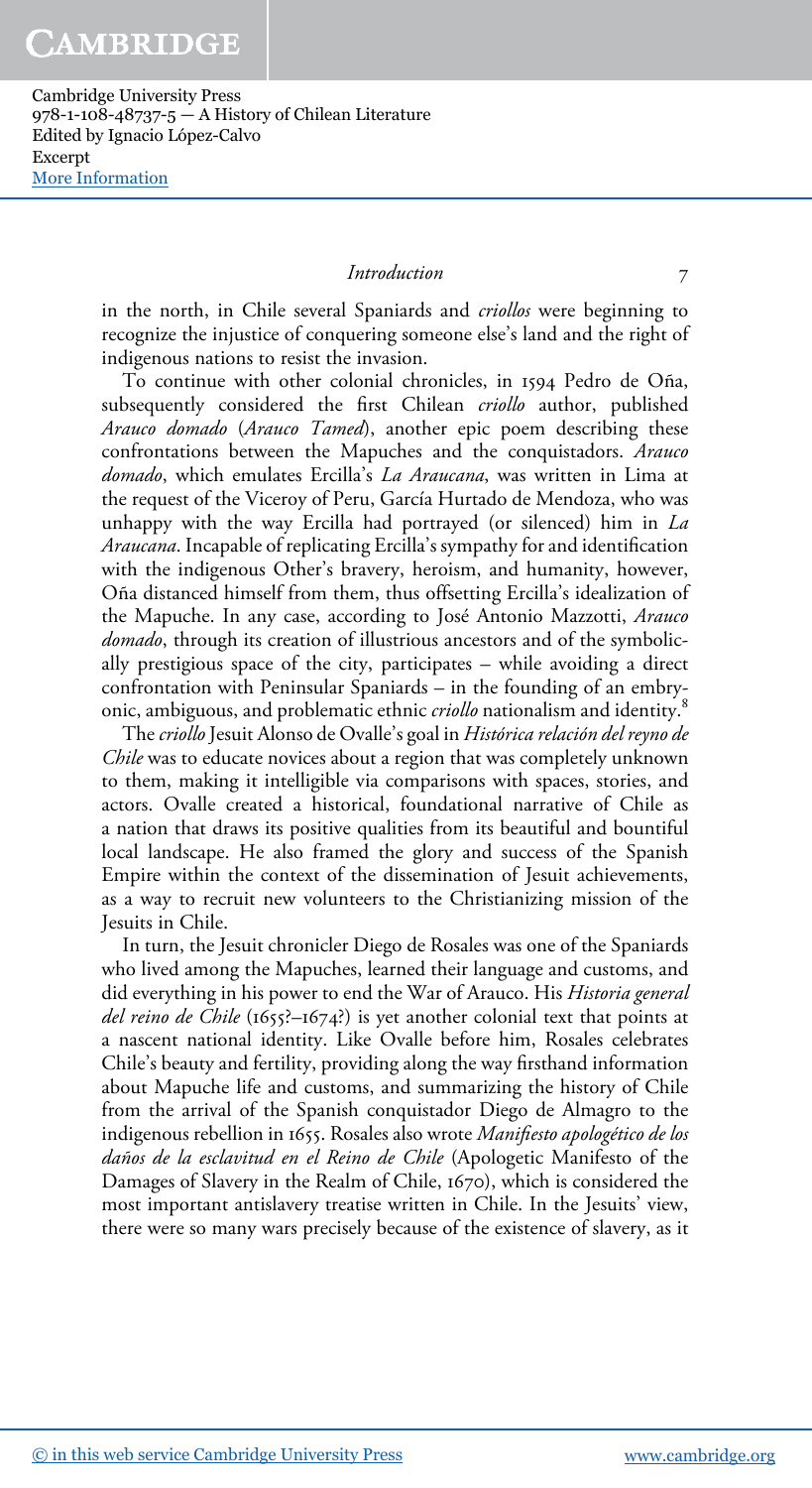## 8 IGNACIO LÓPEZ-CALVO

justified indigenous rebellions. This opposition to indigenous slavery by members of the clergy and *criollo* intellectuals suggests that the hegemonic official discourse of the 1608 royal decree legalizing the enslavement of the Mapuche rebels, as well as the legal distinction between "indios amigos" (friendly Indians) and "aucas" or "indios de guerra" (Indians at war) were not always well received.

Several other chronicles enriched Chilean letters during the seventeenth and eighteenth centuries, including the criollo soldier Francisco Núñez de Pineda y Bascuñán's autobiographic Cautiverio feliz y razón individual de las guerras dilatadas del Reino de Chile (Happy Captivity and the Single Reason for the Protracted Wars of the Kingdom of Chile, 1673). Cautiverio feliz is another text that uncovers a more empathic side of the invaders, its criollo author siding with the Arauca tribes and bemoaning the cruelties they suffer. Like Rosales in Manifiesto apologético, Bascuñán openly condemns the enslavement of Mapuches, which he sees as the main cause of the never-ending war. In *Cautiverio feliz*, Bascuñán narrates (or romanticizes, as some historians maintain) his positive experience as a captive of the Mapuche chief Maulicán for more than six months during the War of Arauco in 1629. In this way, he reveals the key role of slavery as a Spanish strategy for the domination of the Mapuche.

In his seminal study Metahistory: The Historical Imagination in Nineteenth-Century Europe (1973), the historian Hayden White argued that historical texts resort to literary techniques, including explanation by argument, emplotment, and ideological implication. Since rather than a simple list of chronological events, meaning in historical discourse is successfully constructed through narrative, he argued, it cannot truly be objective, scientific, or value-free. White's theory is proven true in these colonial texts, in which the literary and historical are often difficult to tell apart. This trait makes archival and historical research even more essential for their analysis than it is for the literature of other periods.<sup>9</sup>

The closing chapter of Part 1 attends to the marginalized voices of both enslaved women of African ancestry and religious women in convents, such as sisters Tadea de San Joaquín, Úrsula Suárez, and Josefa de los Dolores, who deserve equal attention. During the eighteenth century, these nuns would exercise their limited agency by writing poems, diaries, autobiographies, epistles, and spiritual letters for different reasons, among them to strengthen their faith (often by recommendation or mandate of their confessors or other religious authorities) or to express dissatisfaction with their conventual life. In like manner, indigenous and black enslaved women would produce wills, testimonials, and demands for freedom.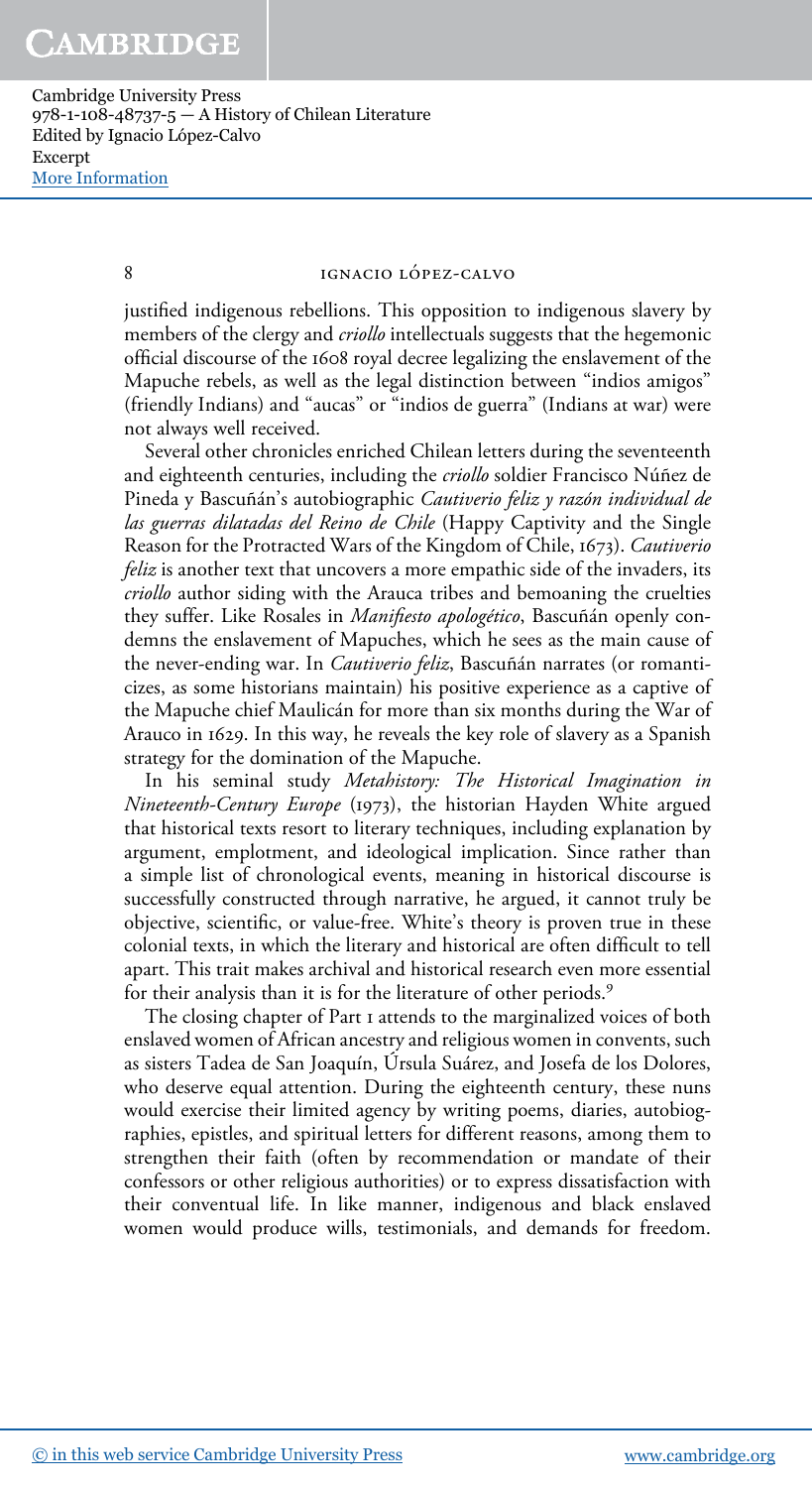## Introduction 9

These women tried by all available means to escape their subaltern condition in colonial society: refusing to remain silent, they demanded freedom in Chilean courts, where they resorted to rhetorical strategies including the use of witness testimonies and the denunciation of physical abuse.

Part 2 focuses on the published cultural production from the time of Chilean independence (1810) to the end of the nineteenth century. Independence meant an end to the imposition of limitations or censure on published materials by the colonial government. Although other Spanish possessions in the New World had universities and printing presses from the mid-sixteenth century on, Chile founded its first university (Universidad de San Felipe) in 1747 and its printing press after the country's Independence, in 1811. <sup>10</sup> And though an underground circulation of fiction existed, reading unauthorized material was forbidden. In 1810, however, independent Chile had no clear understanding of what its national culture was. Literature became, out of necessity, a vital heuristic tool for intellectual autonomy, a sort of flagship of national identity. Several chapters of Part 2, therefore, explore early efforts to find a specifically Chilean literature, at times through memory, imagination, and even collective amnesia.

As in all Latin America, much of Chilean nineteenth-century literature was influenced by a Romantic movement that was beginning to wane in Europe. Romanticism's interest in individualism, nationalism, and freedom fortuitously coincided with the desire for emancipation of many colonies held by Spain in the Americas, including Chile. Consistent with this viewpoint and with the impetus to undo Spain's cultural influence, there were multiple attempts to Americanize the Spanish language (many texts of the time replace the "y" by an "i"). The Chilean literary critic Cedomil Goić distinguishes three separate generations of writers who were influenced by Romanticism.<sup>11</sup> Toward the end of Romanticism, the Chilean "Generation of 1837" adopted Spanish Costumbrismo. These authors tried to interpret the mannerisms, customs, folklore, and daily life of the Chilean people, often from a moralizing, critical, or satiric perspective. The arrival in Chile of the Venezuelan Andrés Bello, the Argentine Domingo Faustino Sarmiento, and the Spaniard José Joaquín de Mora would propitiate the advent of the Generation of 1842, which strove to create an authentically Chilean national literature by radically attacking social problems and by reintroducing the past as a model to be followed.

Although it lasted only one year, among the main nineteenth-century literary and cultural institutions in Chile was the Sociedad Literaria de 1842 (Literary Society of 1842), which was led by José Victorino Lastarria. Ana